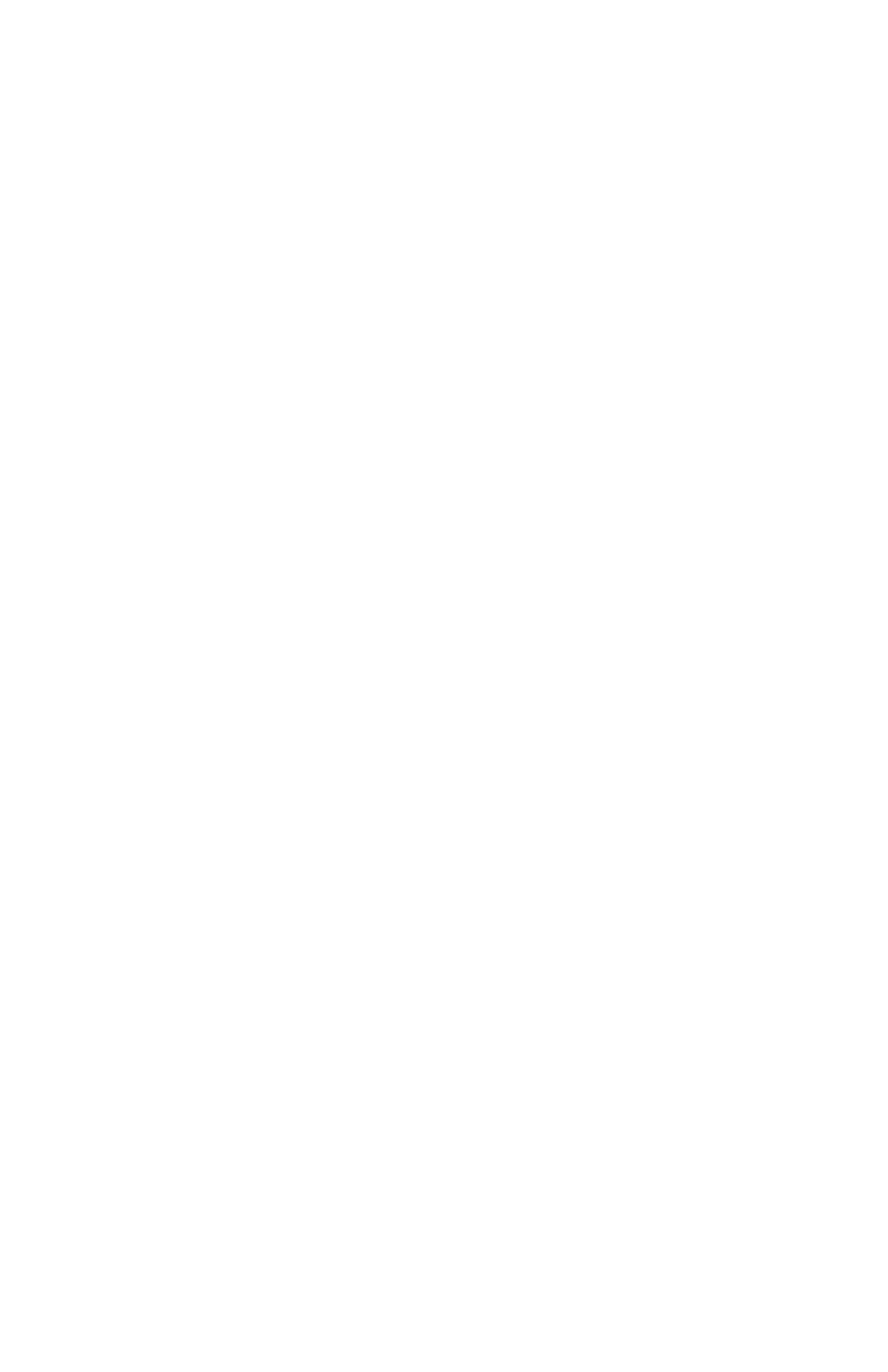# **Contents**

| Directors' certificate - fund sponsors    | 2  |
|-------------------------------------------|----|
| Definitions of key terms                  | 3  |
| Summary                                   | 5  |
| <b>Risk factors</b>                       | 5  |
| The promoter/sponsor                      | 6  |
| The trustee                               | 6  |
| Investment manager                        | 6  |
| Distributor                               | 7  |
| Investment objectives                     | 7  |
| Principal investment strategies           | 7  |
| Investment restrictions                   | 8  |
| Eligibility                               | 8  |
| Management fees and expenses              | 8  |
| Description of units                      | 8  |
| Price of units                            | 9  |
| Valuation of the fund                     | 9  |
| Purchase of units                         | 9  |
| How to redeem units                       | 10 |
| Distribution of income                    | 10 |
| Security for loans                        | 10 |
| Plan types available to the investor      | 10 |
| Joint investors                           | 11 |
| <b>Taxation considerations</b>            | 11 |
| Reporting requirements                    | 11 |
| Calculation of performance data           | 12 |
| Amendments to the trust deed              | 12 |
| Termination of the fund                   | 12 |
| Section 69 of the Securities Industry Act | 12 |
| <b>Conflicts of interest</b>              | 12 |
| Charges fees & expenses                   | 13 |

This prospectus contains information to help you make an informed investment decision and to help you understand your rights. It contains information about the collective investment scheme, as well as the names of persons responsible for its organization and management. You are encouraged to read this prospectus in its entirety prior to making any investment decision.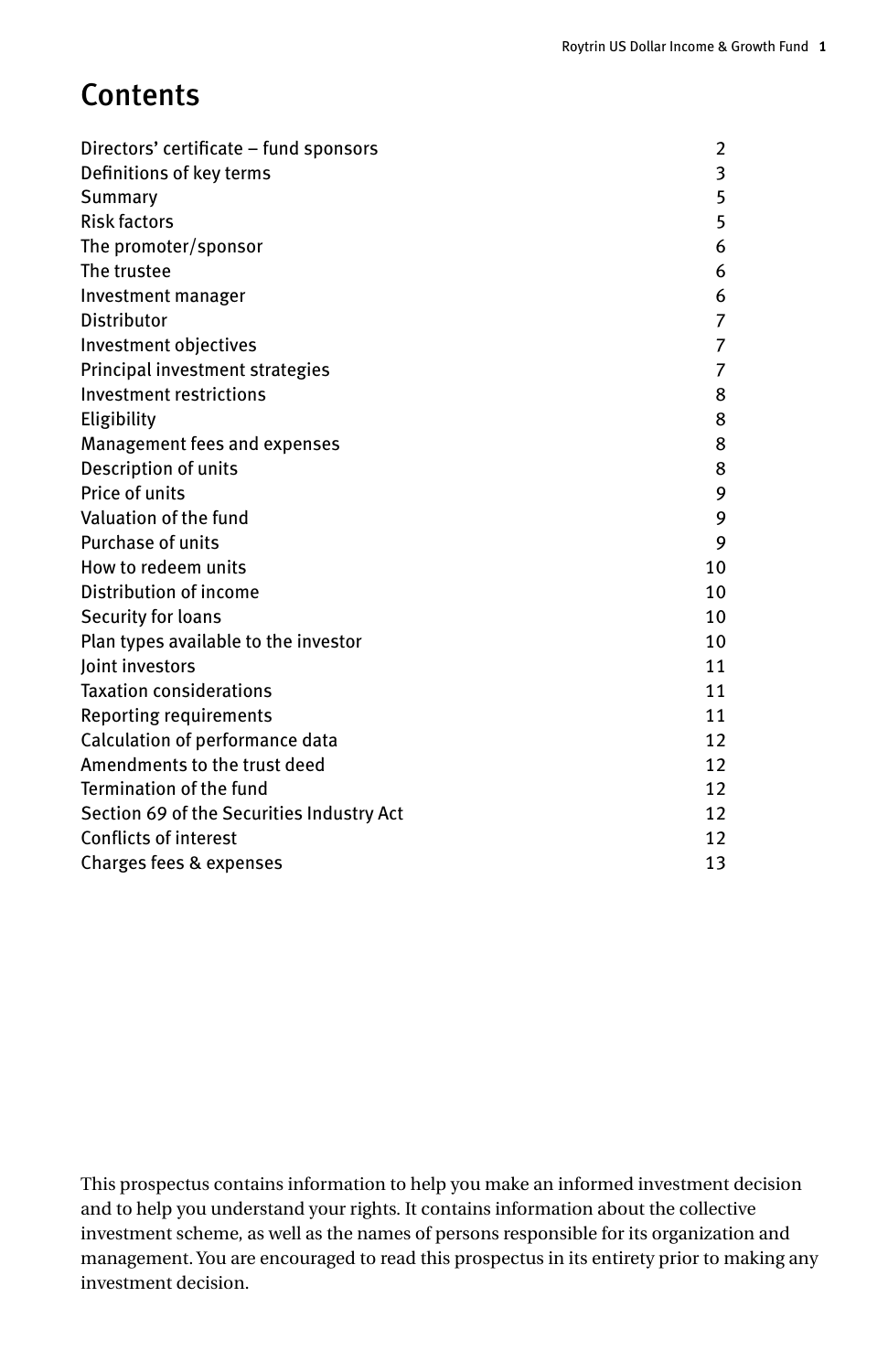## **Directors' certificate – fund sponsors**

This prospectus has been approved by the directors of RBC Royal Bank™ (Trinidad & Tobago) Limited and they collectively and individually accept full responsibility for the accuracy of the information given and confirm that, after having made all reasonable inquiries, and to the best of their knowledge and belief, there are no false or misleading statements or other facts, the omission of which would make any statement false or misleading.

Suresh B. Sookoo - Chairman

tachete

David Hackett

Robert Bermudez

Gary N. Voss

Byron Clarke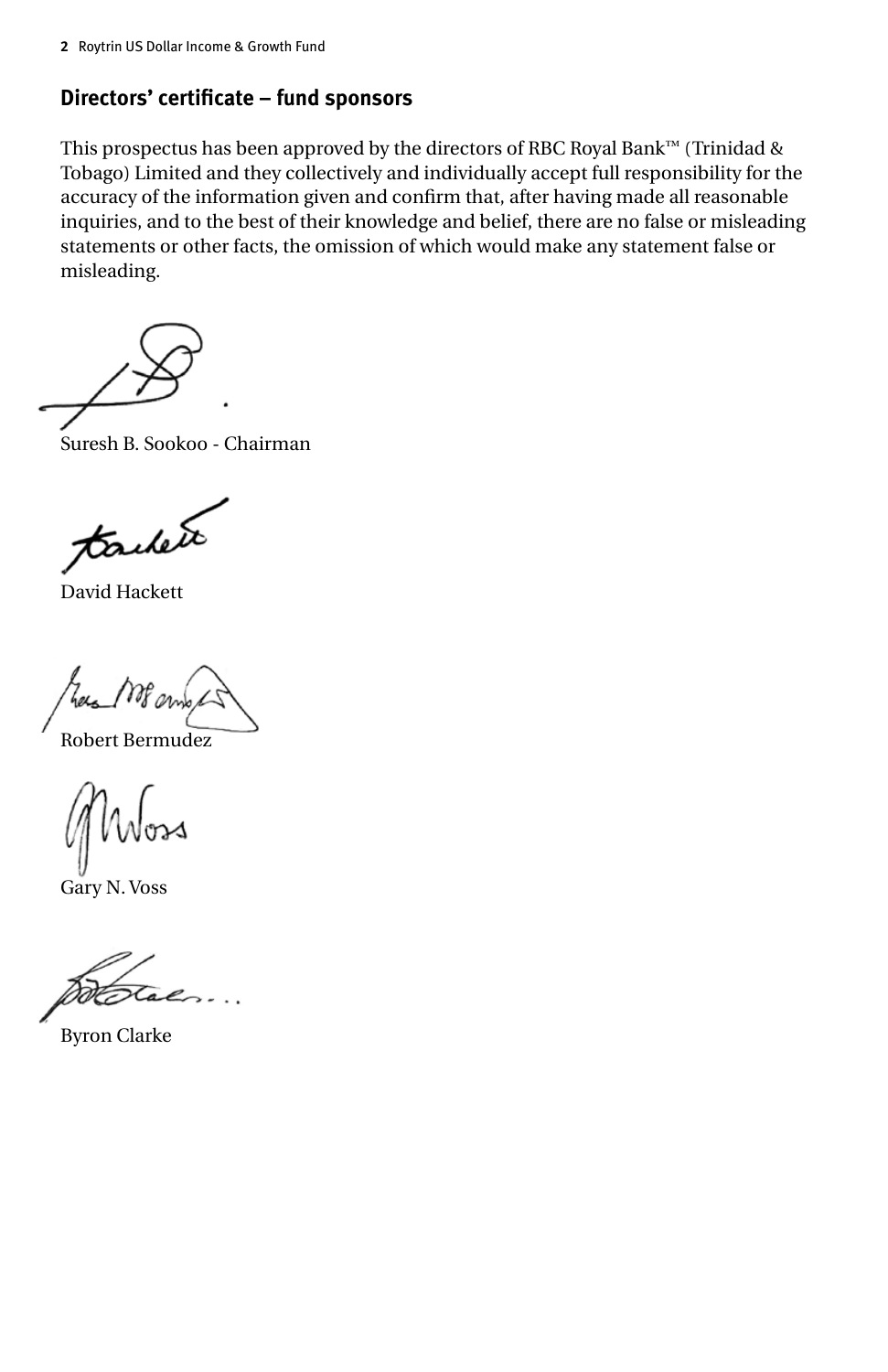## **Definitions of key terms Prospectus**

The prospectus is a concise outline of relevant information about the fund which an investor should know before making a decision to purchase the units. The Directors of RBC Royal Bank (Trinidad & Tobago) Limited (listed on Page 3) are responsible for the information contained in this prospectus, and it must be approved by the Trinidad & Tobago Securities Exchange Commission.

#### **Net Asset Value (NAV)**

The Net Asset Value or NAV is the net assets of the fund (i.e. the fund's total assets less liabilities) divided by the total number of outstanding units of the fund.

## **The fund**

The Roytrin US Dollar Income & Growth Fund is a mutual fund that specifically targets investors with medium to long-term investment objectives, who are seeking income as well as interest income from a combination of fixed income and equity securities.

## **Trust deed**

The trust deed is a legal document for the setting up of a trust. The trustees and fund managers must submit a draft trust deed and fund particulars to the SEC for approval and it must be registered by the SEC. The fund may only be promoted to the public once authorization has been obtained.

#### **Management charge**

The management charge is a fee applied to total value of the fund. This is used to meet the expenses incurred by the trustee, advisors and managers of the fund.

## **Open-ended fund**

An open ended fund refers to a fund where the fund managers can issue and redeem units in accordance with supply and demand of investors. There is no limit to the number of units which could be issued.

## **Promoter**

RBC Royal Bank (Trinidad & Tobago)Limited St. Clair Place 7 - 9 St. Clair Avenue St. Clair Port of Spain

**Trustee** RBC Trust™ (Trinidad & Tobago) Limited 55 Independence Square Port of Spain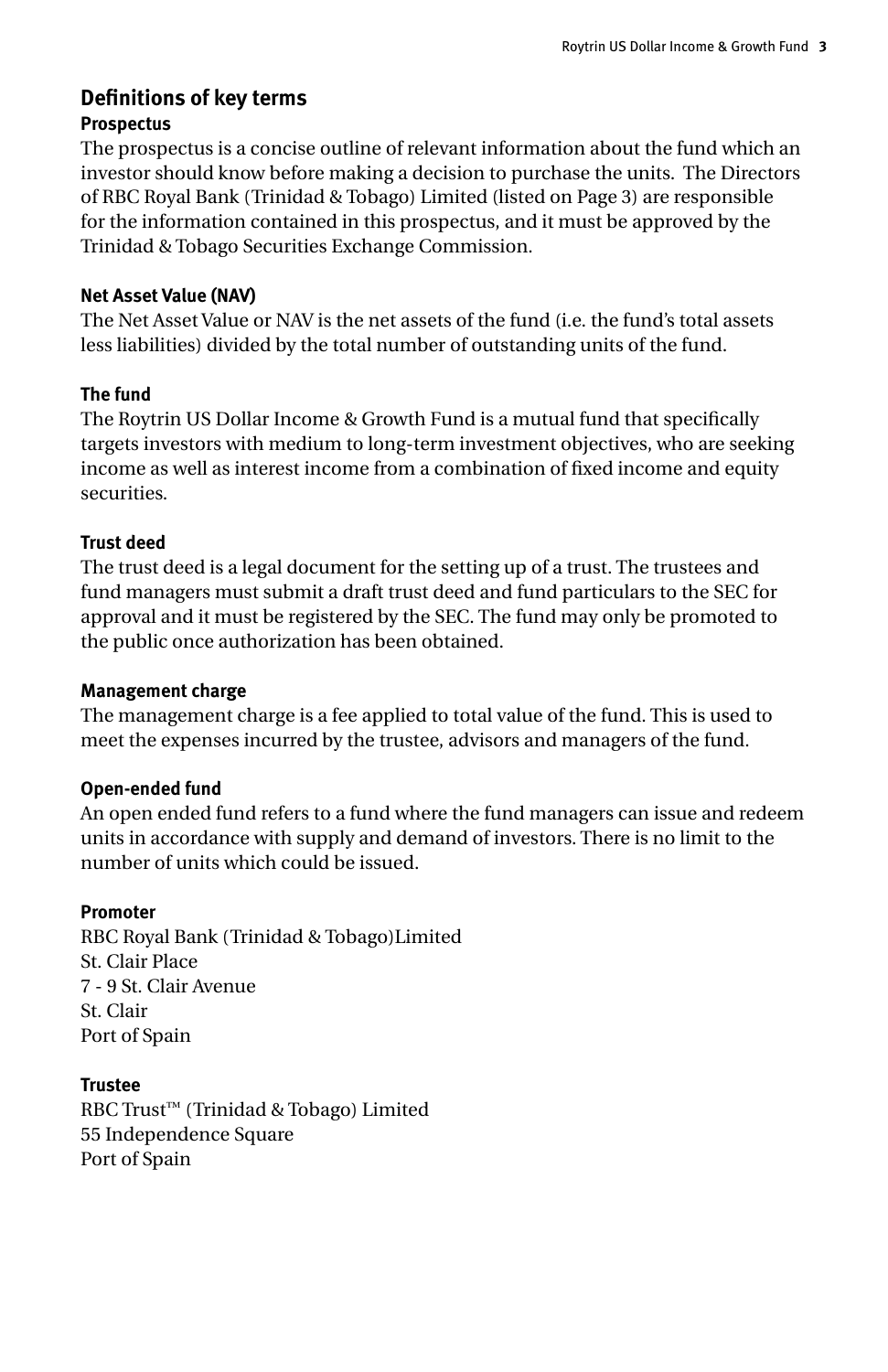#### **Investment advisor**

RBC Investment Management™ (Caribbean) Limited St. Clair Place 7 - 9 St. Clair Ave. St. Clair Port of Spain

#### **Custodian and income paying agent**

RBC Trust (Trinidad & Tobago) Limited is the custodian for the fund's assets as well as income paying agent for its units.

#### **Bankers**

RBC Royal Bank (Trinidad & Tobago) Limited St. Clair Place 7 - 9 St. Clair Avenue St. Clair Port of Spain

#### **Independent auditors**

Deloitte 54 Ariapita Avenue Woodbrook

#### **Attorneys-at-law**

M.G. Daly & Partners 115A Abercromby Street Port of Spain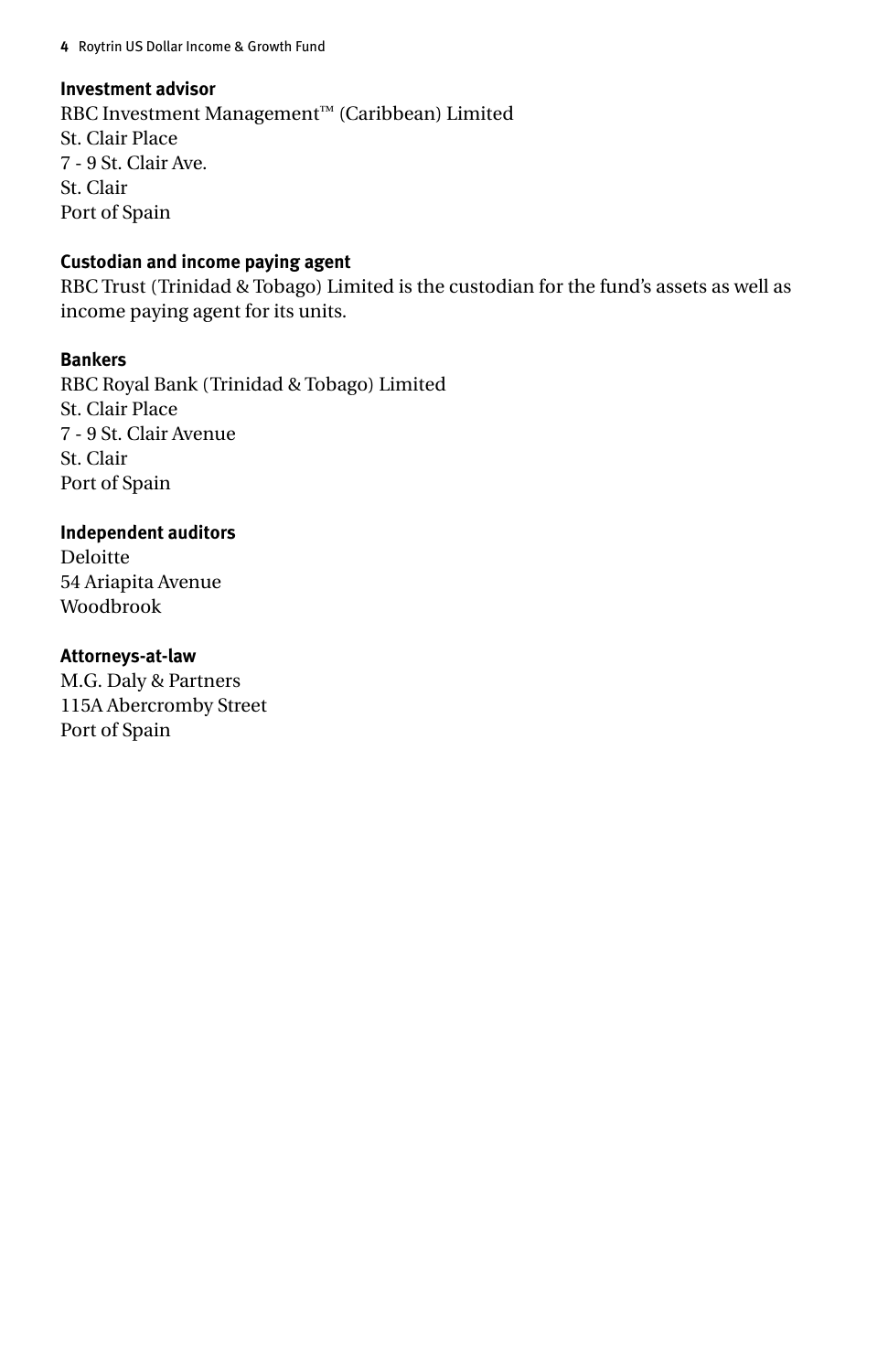## **Summary**

The information which follows is a summary of the information contained in the prospectus, and prospective purchasers are advised to read the entire prospectus prior to deciding whether to invest in the securities being distributed.

This prospectus is issued by RBC Trust (Trinidad & Tobago) Ltd. (Trustee/Custodian), incorporated under the Financial Institutions Act 1993 to transact business of a financial nature, inclusive of that of a Unit Trust, which is a wholly owned subsidiary of RBC Financial (Caribbean) Limited. RBC Trust (Trinidad & Tobago) Limited undertakes the trustee functions of RBC Financial (Caribbean) Group.

The US Dollar Income & Growth Fund is an investment product promoted by RBC Royal Bank (Trinidad & Tobago) Limited. This investment product has the objective of maximizing current income for investors and also providing long term capital appreciation consistent with reasonable protection of capital invested.

This fund was established by a trust deed between RBC Royal Bank (Trinidad & Tobago) Limited (hereinafter called "the Bank") and RBC Trust (Trinidad) Limited (hereinafter called "the Trustee") and RBC Investment Management (Caribbean) Limited (hereinafter called "the Investment Manager").

A copy of the trust deed and the investment advisory agreement will be made available for inspection by the investors upon request at the location of the trustee, 55 Independence Square, Port of Spain or at any branch of the bank.

#### **Risk factors**

For your information and protection, we advise that units in the fund are investments at the sole risk of the investor. They are not deposits and in common with other investments of this nature are not insured by the Deposit Insurance Corporation and are not guaranteed by the Central Bank or RBC Royal Bank (Trinidad & Tobago) Limited. Investments are subject to fluctuations in the market value of the underlying assets and payments of capital and interest are entirely dependent on the gains or losses derived from the securities and other assets comprising the fund.

**Credit risk** – the risk that the issuer of a security owned by the fund will be unable to pay the interest or principal when it becomes due.

**Interest rate risk** – the uncertainty of returns on an investment due to possible changes in interest rates over time

**Liquidity risk** – the uncertainty due to the ability to buy or sell an investment in the secondary market.

**Market risk** – the risk that the value of investments may decline over a given time period simply because of economic changes or other events that impact large portions of the market.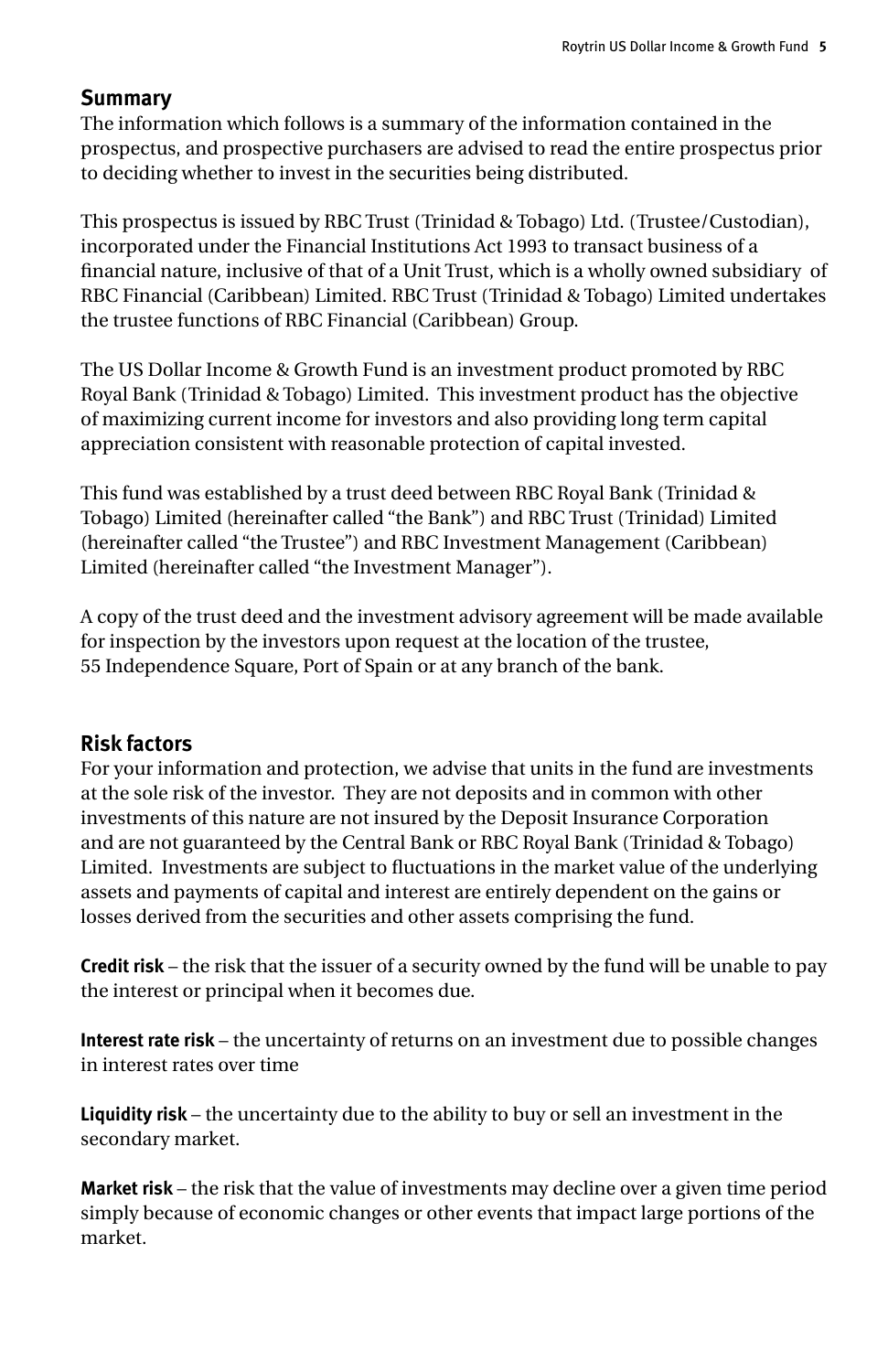## **The Sponsor/Promoter**

The sponsor/promoter of the fund is RBC Royal Bank (Trinidad & Tobago) Limited which has a proven track record of industry leadership. You can have the fullest confidence and comfort that your investment is with a sound and stable financial institution. The bank is responsible for the sale of units in the fund.

## **The Trustee**

The trustee RBC Trust (Trinidad & Tobago) Limited is noted for its expertise and professionalism in the delivery of high quality trusteeship services to its clients. The trustee has complete authority and responsibility for the administration and management of the fund. However, the trustee is directed by the investment manager regarding all investment decisions. In addition, the trustee is the custodian of the assets of the fund.

#### **Investment Manager**

The investment manager of the fund, RBC Investment Management (Caribbean) Limited, is a recently formed subsidiary of RBC Financial (Caribbean) Limited, largely consisting of the Investment Management & Portfolio Management team of the former RBTT Trust Limited. The investment manager recommends to the trustee how to invest the capital raised by the fund in accordance with the investment policy as determined in the Investment Management Agreement.

The Directors of RBC Investment Management (Caribbean) are Byron Clarke, Arvinder Bharath, Patricia Narayansingh, Garth Chatoor and Robert Bermudez.

**Byron Clarke** is the Senior Vice President, International Banking, Royal Bank of Canada (RBC) located in Trinidad and Tobago and has worked in the financial services sector for over 35 years. He has held senior executive posts with RBC, including SVP, Sales, Canadian Banking, SVP, Transformation Management Office and Performance Management and SVP, Group Optimization. He completed the Canadian Securities Course (Honours), Registered Representative Examination; and the Partners', Directors' and Senior Officers' Qualifying Examinations, Canadian Securities Institute (1988). From 1990 to 1991 he was Chief Compliance Officer and a member of the Board of Directors of Royal Bank Investor Trading Inc. (the forerunner to RBC Direct Investing Inc.) and from 1988 to 1990 Chief Compliance Officer and a member of the Board of Directors of Royal Bank Mutual Fund Services Inc. (the forerunner to Royal Mutual Funds Inc.). From 2003 to 2009, Mr. Clarke was a member of the Board of Directors of Royal Mutual Funds Inc., the largest mutual fund dealer in Canada.

**Arvinder Bharath** is the President and Country Head of RBC Royal Bank (Trinidad & Tobago) Limited. She joined RBC Caribbean in 2009 following 10 years in the United Kingdom, where she held senior leadership positions at Barclays Bank plc., with responsibility for business strategy in the UK and in international markets including Africa, the UAE and India. She has led multi-disciplinary and culturally diverse teams across continents in sales, product and proposition development, risk management, compliance and control, governance and change management, including mergers/ acquisitions and integration/separation of key businesses.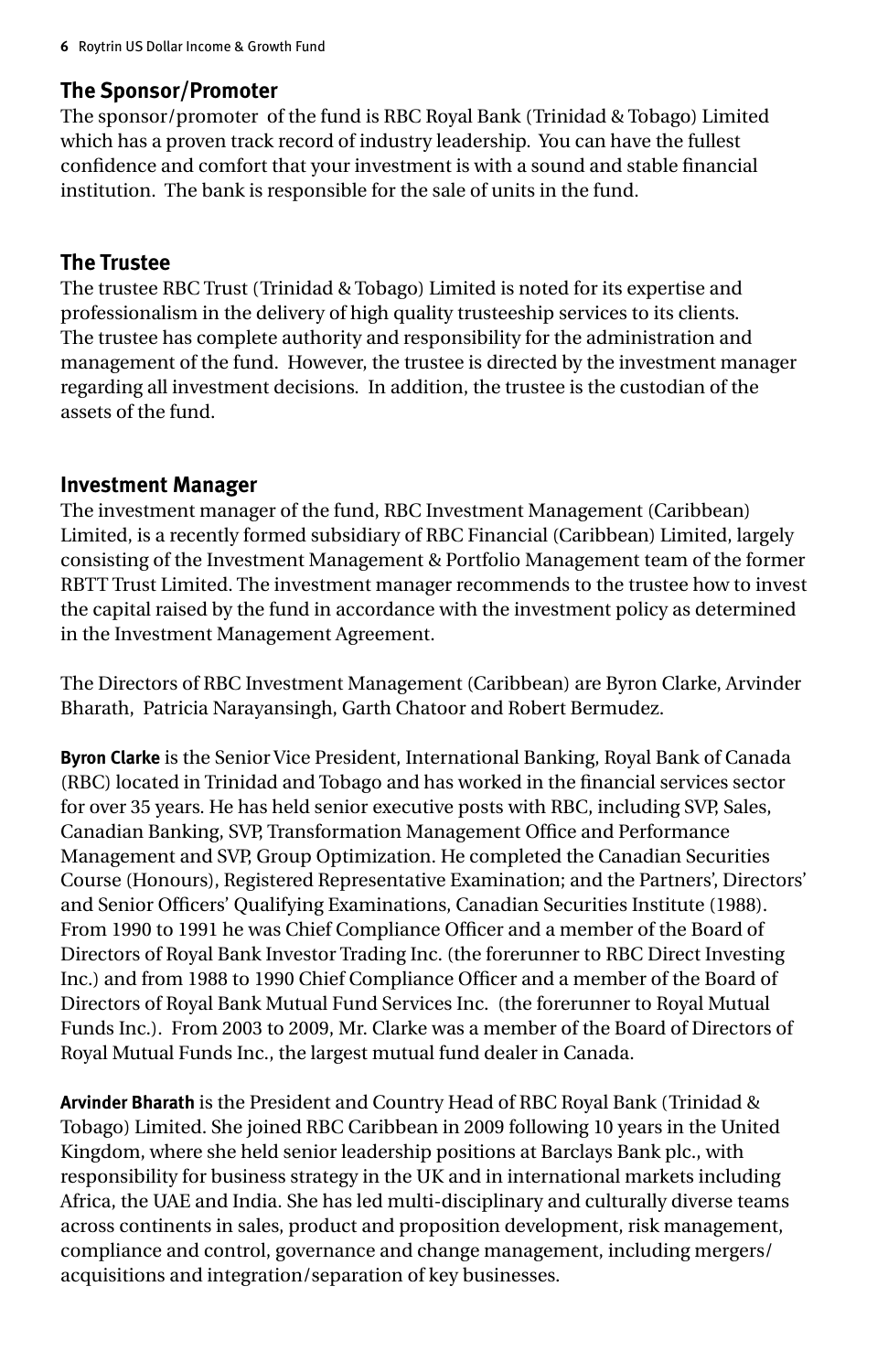**Patricia Narayansingh** is the Chief Administrative Officer of RBC Financial (Caribbean) Limited and has worked in the financial services industry for over 23 years. She has been a member of the RBC Financial (Caribbean) Group for over 9 years and held several senior positions, including Head of Group Planning and Analysis and the RBC Financial (Caribbean) Group Chief Internal Auditor. She is a chartered accountant and an Associate of the Chartered Institute of Bankers.

**Garth Chatoor** has held senior executive positions in several major public and private companies. Mr. Chatoor has also served as the Managing Director of companies within the Amar Group of Companies, Ansa McAl Group of Companies and is the current CEO of the Power Generation Company of Trinidad & Tobago. In addition to being a member of the board of directors of the RBC Financial (Caribbean) Limited, Mr. Chatoor has a number of other board appointments such as Diamond Motors Limited and Carib Glass Works Limited.

**Robert Bermudez** has been the Chairman of the Bermudez Group Limited since 1982 and holds directorship positions in other companies of the Bermudez Group. He joined the Group in 1975, on completion of tertiary education in the United Kingdom and rose to the position of Managing Director, serving until his retirement in 1997. He is a Director on the Board of RBC Financial (Caribbean) Limited and RBC Royal Bank. Mr. Bermudez is also on the Board of Directors of several other major companies in Trinidad and Tobago.

Investment Policy Committee of the Investment advisor:

Robert Bermudez Patricia Narayansingh Garth Chatoor

## **Distributor**

The Distributor RBC Royal Bank (Trinidad & Tobago) Limited is one of the leading networks of commercial banks in Trinidad & Tobago as well as the region. The distributor is responsible for the sale of units of the fund.

## **Investment objectives**

The objectives of the fund are to maximize current income for investors and also provide for long term capital appreciation consistent with reasonable protection of capital invested.

These objectives will be achieved through investment in a range of investment grade and non-investment grade USD securities, including bonds, and short-term debt securities and equities.

## **Principal investment strategies**

The investment advisor will seek to achieve the fundamental investment objective of the fund by balancing the major asset classes of the fund's portfolio mix. These include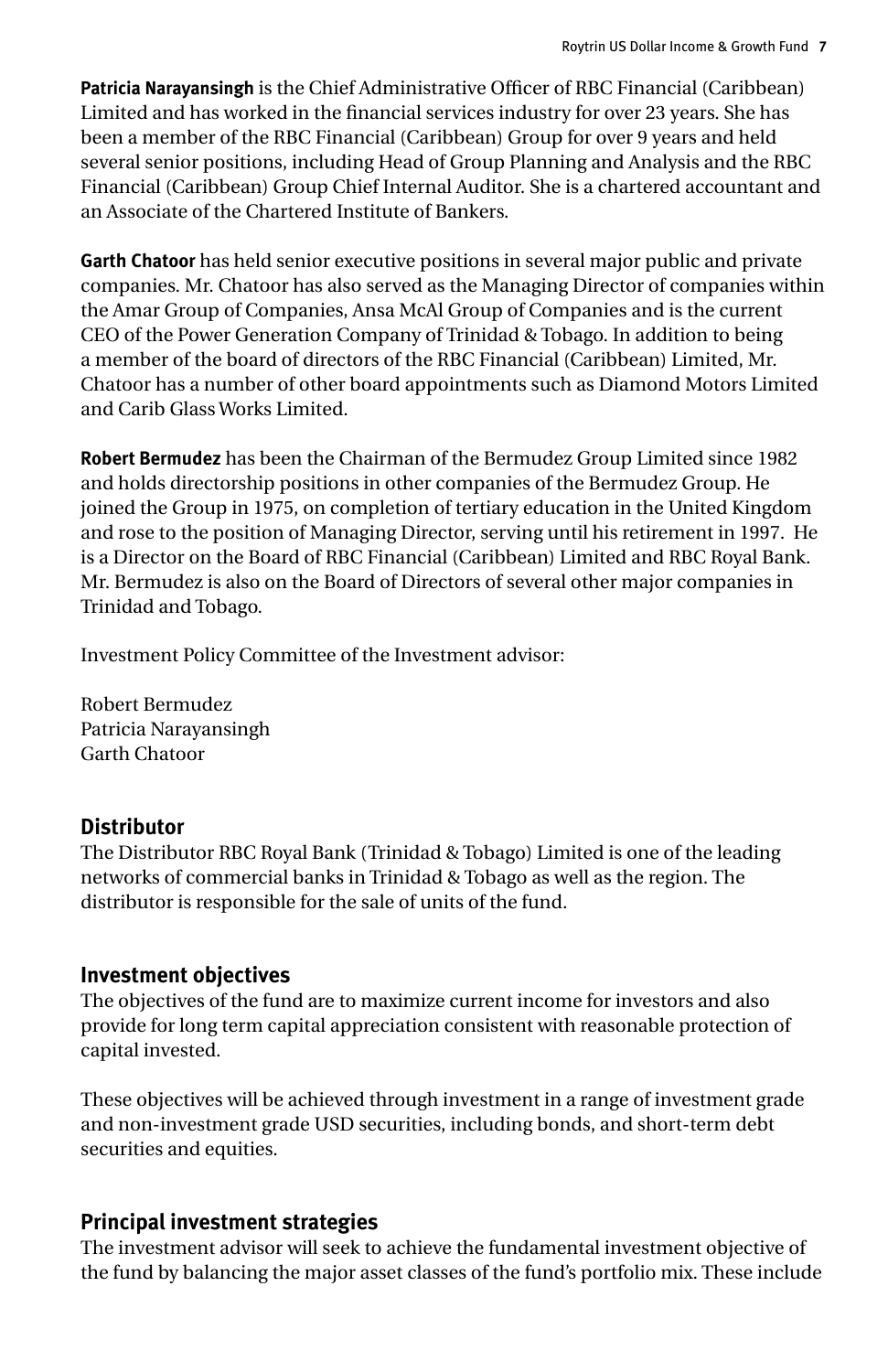debt securities and money market securities of investment grade and non-investment grade and equity investments in companies expected to have above average earnings.

The fund's assets shall be spread between domestic and/or foreign investments of the following description:

- • Corporate bonds and debentures
- • Government bonds and other government debt obligations
- • Money market instruments and deposits with financial institutions
- • Mutual funds listed on any recognized stock exchange or traded on over the counter markets
- • Shares in companies listed on any recognized stock exchange or traded on over the counter markets
- Shares in private companies including Venture Capital Entities
- • Securitized mortgages and debt obligations
- Other securitized investments
- • Repurchase agreements
- • Commercial paper

## **Investment restrictions**

The trustee on the advice of the investment advisor may invest up to 95% of the fund's assets in long-term securities and up to 100% in short-term securities. At no time will more than 10% of the fund's assets be invested in securities of any one corporate entity. In addition, the fund will not hold more than 10% of the securities issued by any one company. The trustee on the advice of the investment advisor may borrow on behalf of the fund for the purpose of purchasing assets and any interest incurred shall be an expense of the fund.

## **Eligibility**

Both individuals over eighteen years of age and registered/unregistered corporate entities can purchase units of the fund. In addition, the fund is an eligible investment for the statutory funds of insurance companies and pension plan portfolios.

## **Management fees and expenses**

The management fees, comprising of those of the trustee and the investment manager, will not exceed 2% per annum of the average total assets of the fund.

The fund is also responsible for the payment of other administrative expenses.

## **Description of units**

The fund is constituted as an open-end mutual fund. There is no limit to the number of units which may be issued. An investor will have an interest in an undivided proportion of the assets of the fund through the medium of units of participation. Each unit secures an equal share in the distribution of net income and net capital gains and participates equally in all other respects.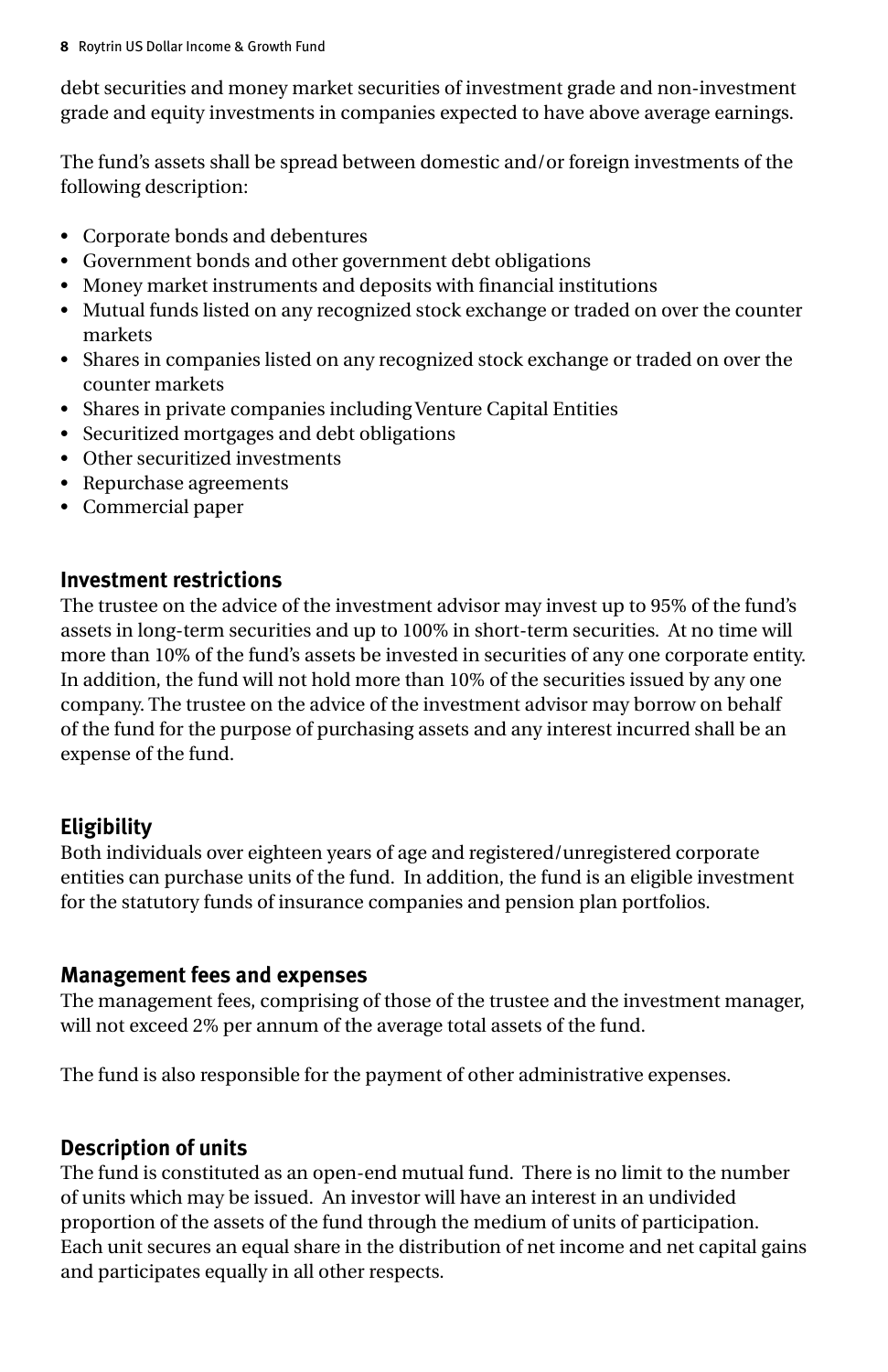Units must be paid for in full in cash or by certified cheque. Units may be issued as fractions. Each unit entitles a unitholder to one vote at any meeting of unitholders.

#### **Price of units**

The price or "net asset value" of a unit is calculated at the close of business of each valuation day by dividing the value of the net assets of the fund (i.e. the value of the fund's assets less its liabilities) by the total outstanding number of units. A valuation day is any day on which the bank is open for business.

Investors can access the net asset value per unit daily on the RBC Financial (Caribbean) website (www.rbc.com/caribbean ).

#### **Valuation of the fund**

Equities, bonds, and other debt obligations will be valued based on prices provided by an accepted pricing service to reflect fair market value. Assets not priced in this way may be valued at cost. Instruments with maturities of less than 90 days may be valued at cost plus or minus any discounts or premiums. All other assets which have no quoted market price will be valued at fair market value by the investment manager.

## **Purchase of units**

The purchase price for a unit is equal to the net asset value, which is calculated at the close of business on the day prior to which the fund receives your order. Your investment is made in US dollars and converted to units at the prevailing purchase price. There is no charge for purchasing units of the fund, the minimum initial investment and minimum holding is USD100. The minimum for additional investment is USD25. These minimums apply to the Standard and Periodic Invetsment Plans and \$50,000 for the Systematic Withdrawal Plan. More details of the plans are shown in the section entitled "Plans Available to the Investor"

Investors may purchase units of the fund from the following on application forms approved by the fund.

- a. All branches of RBC Royal Bank (Trinidad & Tobago) Limited
- b. RBC Trust (Trinidad & Tobago) Limited
- c. RBC Royal Bank (Trinidad & Tobago) Limited may also arrange for registered brokers to act as agents in the sale of units.

The trustee may accept or reject any application to purchase units, such decision to be made within three (3) days after receipt of the application. If an application is rejected, all monies received with the application will be returned without interest within four (4) business days of receipt of the application.

If an application is received and approved then the purchase order will be processed and confirmation of purchase will be sent to the investor within a maximum of three (3) clear business days. An application which is received after 3:00 pm will be processed on the next business day.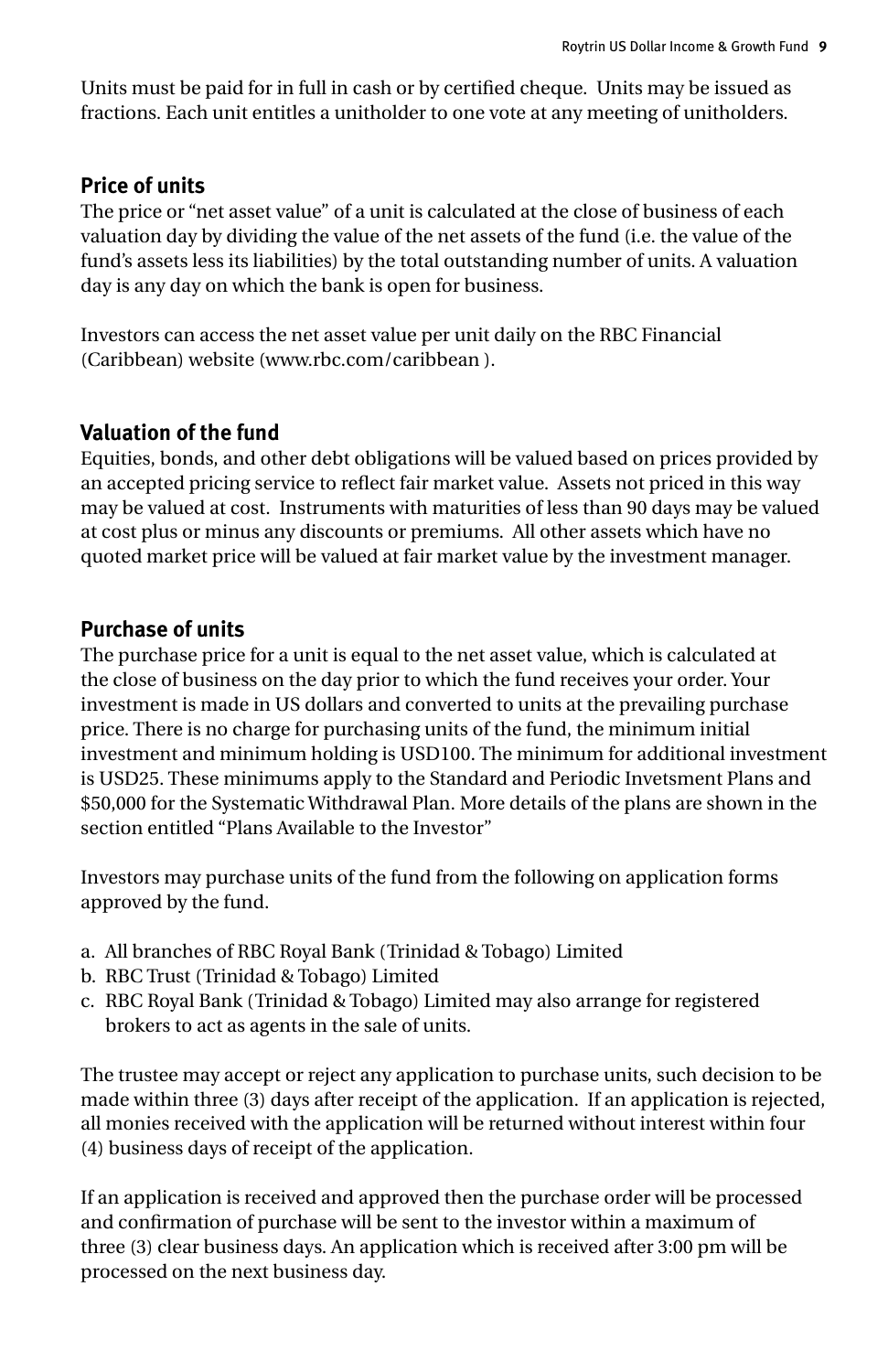An investor who has satisfied the minimum investment requirement of USD100 may continue to invest through a Periodic Investment Plan. This plan allows for deductions of a specific amount from the investor's bank account on a monthly, quarterly or semi-annual basis and for investments in the fund to be made until a pre-determined objective is attained or until further notice. The minimum investment is USD25.

#### **How to redeem units**

A unitholder may redeem any or all of the units of the fund owned by such unitholder in accordance with the trust deed at any time by delivering a written request for redemption on the approved form to the trustee or to any branch of RBTT Bank. There is no charge to redeem units of the fund. Units will be redeemed at their net asset value determined at the close of day on which the fund receives the redemption order. If a redemption request is received before 1:00 p.m. on a valuation day, the redemption will be processed using the net asset value relevant for that valuation day. Redemption requests received after 1:00 p.m. or on a day which is not a valuation day will be processed using the net asset value for the next valuation day.

Provided the investor has delivered the documentation required, payment will be made to such investor within three (3) business days of the redemption request. The investor will be asked to bring certain documentation in order to complete the redemption request which must be signed by the investor. The signature must be verified.

A redemption request made in respect of units held jointly must be signed by all the parties to the account, except when all parties have signed a mandate which permits only one of the joint holders to sign the redemption request.

Any one investor may redeem units in cash up to a limit USD50,000 or one percent, which ever is lower, of the net value of the fund during any ninety-day period. Should a redemption request by an investor exceed this limit, units in excess of the limit may, at the discretion of the trustee, be redeemed in specie in proportion to the underlying assets. Where units are redeemed in specie, any costs incurred in transferring assets in specie will be for the investor's account.

## **Distribution of income**

The net income received by the fund is calculated and accrued to the investor daily and is distributed quarterly supported by a statement of account. All distributions will, in the absence of instructions from the investor to the contrary, be reinvested in additional units of the fund at the price which is determined based on the net asset value per unit.

#### **Security for loans**

Units held in the fund can be used as security for loans.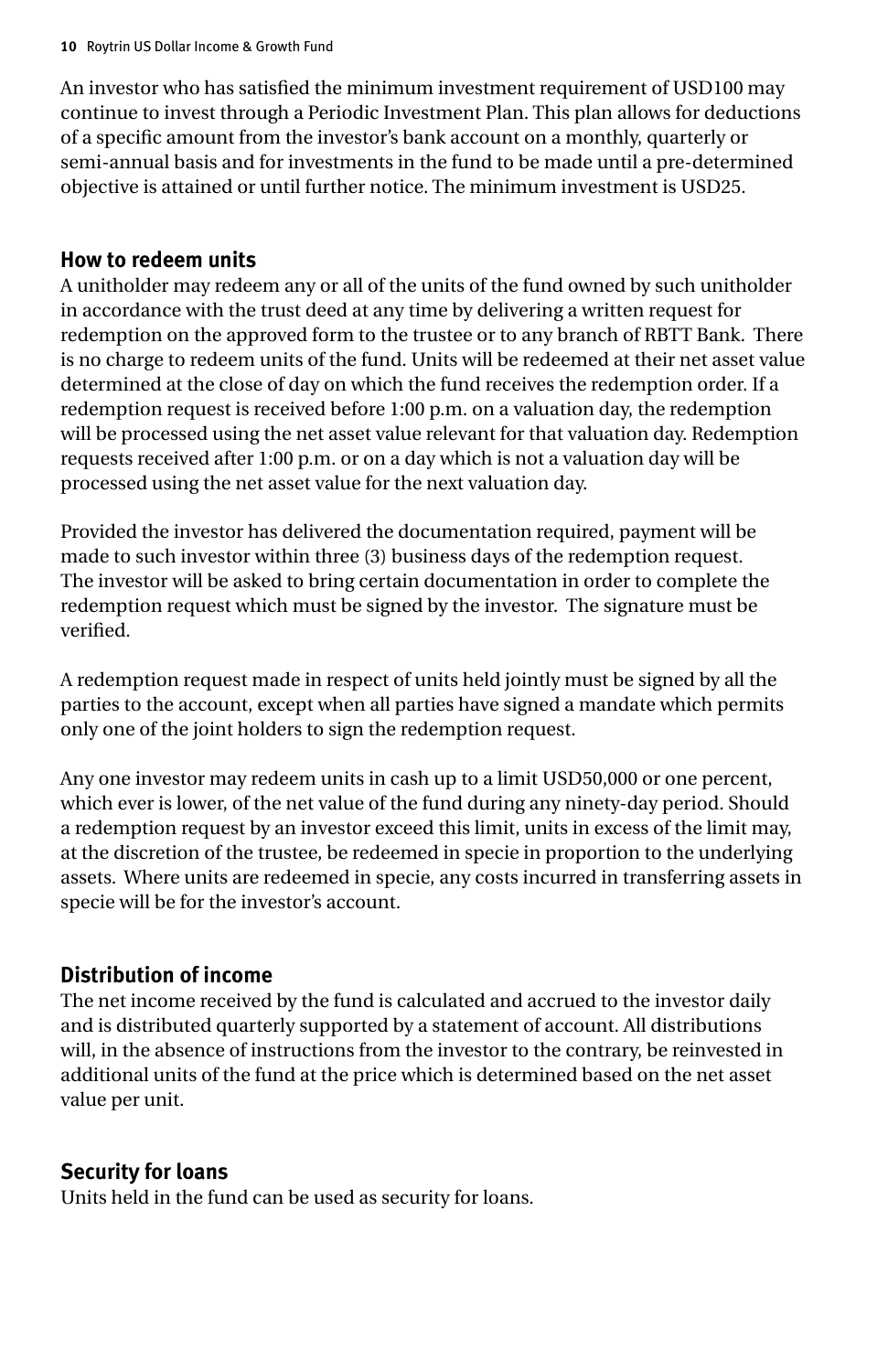#### **Plan types available to the investor**

There are three (3) types of plans:

#### **a) Standard Plan**

The investor invests at any time he can afford and has the option of reinvesting distributions in units or taking cash.

#### **b) Periodic Investment Plan**

This plan allows for deduction of a specific amount from the investor's bank account on a monthly, quarterly, semi-annual or annual basis as desired, for investments in the fund to be made until a pre-determined objective is attained. All income is automatically reinvested in units.

#### **c) Systematic Withdrawal Plan**

The investor may participate in a Systematic Withdrawal Plan by making a minimum contribution of \$50,000 to the fund.

An investor directs the Trustee to surrender for cancellation monthly, quarterly or half-yearly, such number of units as is necessary to provide for payments to the investor of a specific sum which shall not be less than \$500 per withdrawal.

An investor who elects to invest under this Systematic Withdrawal Plan should recognize that to the extent that redemptions are in excess of distributions of income from units, they will result in an encroachment on and eventual exhaustion of the investor's original capital.

#### **Joint investors**

Where units are jointly held, they are subject to the rules of joint tenancy. If either party to the account dies, his or her share automatically passes to the surviving party.

#### **Taxation considerations**

#### **a) Resident individual unitholders**

Distributions of the fund are not taxable and will not have to be included in the investor's annual income tax return.

#### **b) Resident corporate unit holders**

Distribution will be paid without any deduction of tax.

#### **c) Non-resident unit holders**

Distributions will be subject to withholding tax (to be deducted prior to distribution) at the rate applicable to the country in which they reside.

Managers of pension plans, credit unions and long-term assurance companies should seek specific advice on their circumstances.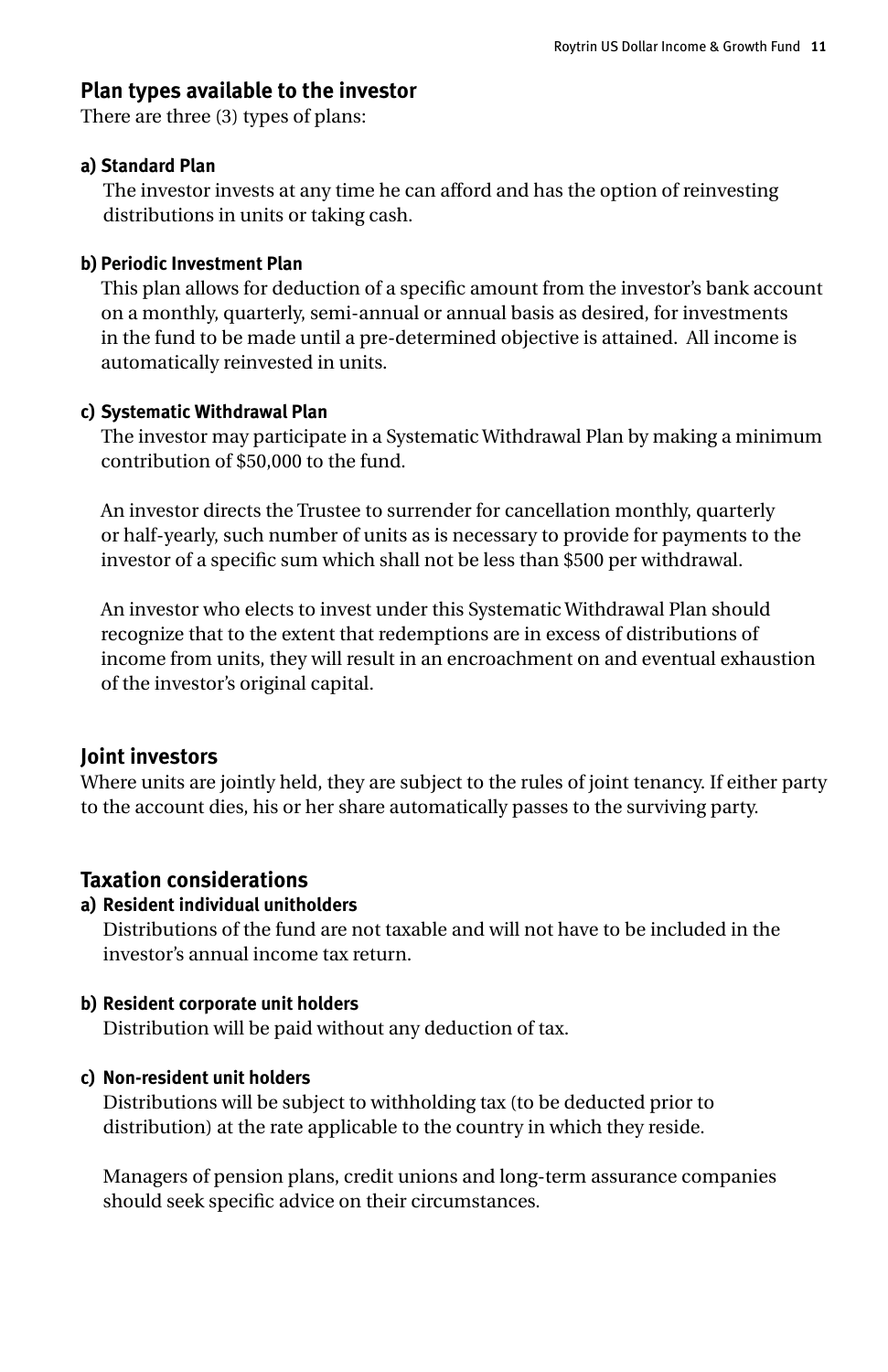#### **Reporting requirements**

The fund will supply each unitholder with quarterly statements. These reports detail all account activity during the period and show the amount of income paid to the investor or reinvested in the fund.

#### **Calculation of performance data**

The fund's return shall be calculated as the weighted average yield to maturity of the fund's assets. It shall be available on the website of RBC Royal Bank (Trinidad & Tobago) Limited (www.rbc.com/caribbean ).

#### **Amendments to the trust deed**

The bank may amend or vary the provisions of the trust deed by giving no less than sixty (60) days prior written notice to investors, of the text of the proposed amendment and the rationale. However, this right will not be exercised so as to give the bank and/ or the trustee any right to any assets of the trust already in the hands of the trustee at the time of its exercise or to permit the assets of the trust to be used for or diverted to purposes other than for the benefit of investors.

The following fundamental changes will require a resolution passed by at least a majority of the votes cast, in person or by proxy at a meeting of unitholders held in accordance with the trust deed;

- • A change to the fundamental objectives of the fund
- • A change in the auditor of the fund
- • A change in the manager, unless the successor manager is an affiliate of the existing manager
- • A change in the methodology used to calculate the net asset value per security of the fund
- • An increase in fees or expenses charged to the fund including, but not limited to an increase in management fees

## **Termination of the fund**

From the date of termination fixed by the bank, the right of investors with respect to redemption shall cease. The trustee shall sell all remaining assets in its possession and such sale shall be carried out and completed in a manner and within a period as determined by the investment advisor. The trustee shall be entitled to retain out of any monies in its hands payments for all debts, liabilities, fees or commissions outstanding. The trustee will then distribute to Investors pro rata to the number of units held by them respectively all net asses of the fund available.

## **Section 69 of the Securities Industry Act**

This prospectus has been filed with the Securities and Exchange Commission (SEC), and a receipt has been issued by the Commission.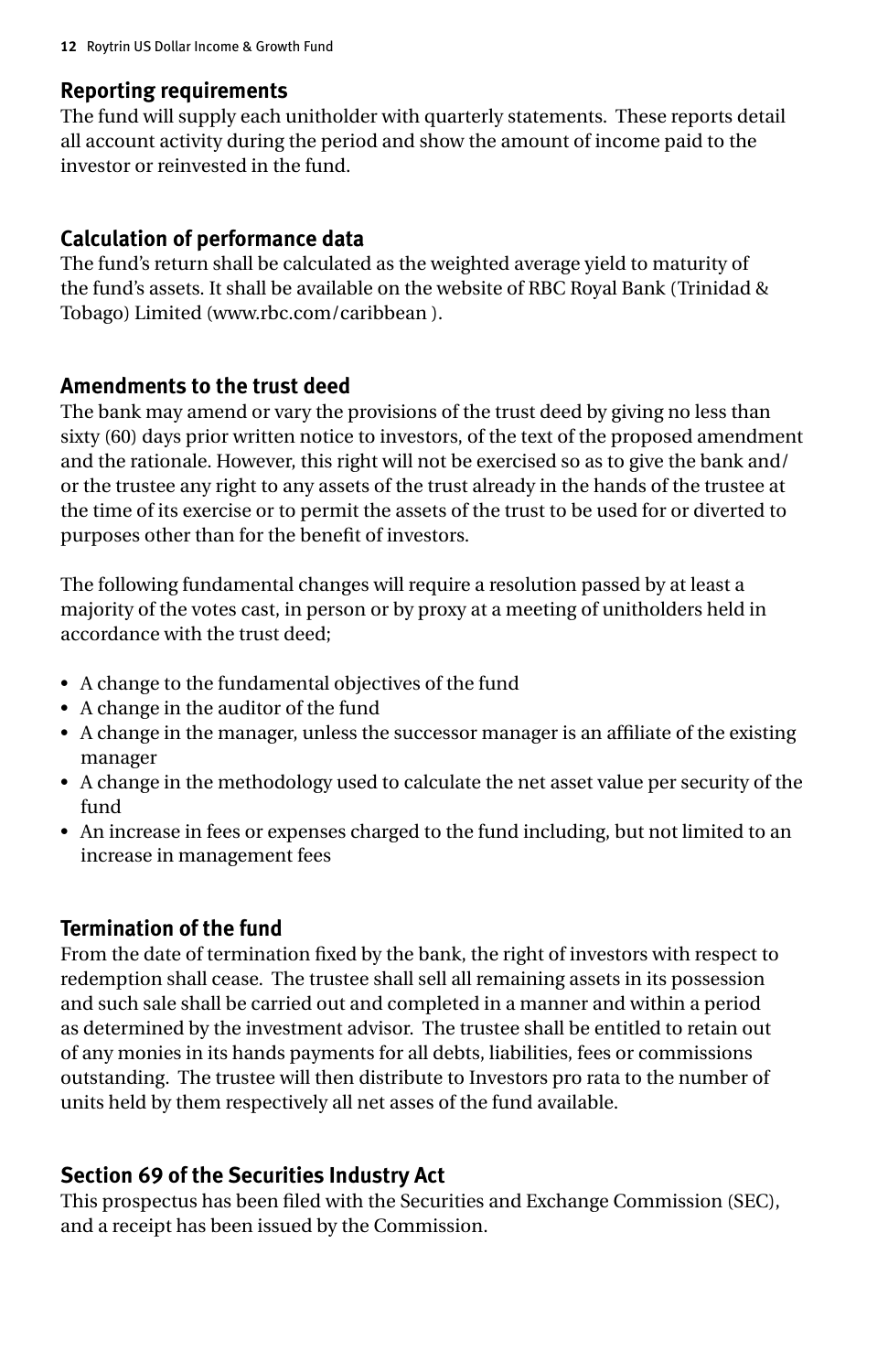## **Conflicts of interest**

The investment advisor, its holding company, holding company's shareholders, any subsidiaries of its holding company and any of their directors, officers, employees, agents and affiliates ("Interested Parties" and each, an "Interested Party") may be involved in other financial, investment or other professional activities which may, on occasion, cause conflicts of interest with the fund. These include management of other funds, purchases and sales of securities, investment and management advisory services, brokerage services, and, serving as directors, officers, advisers, or agents of other funds or other companies. In particular, it is envisaged that the investment advisor may be involved in advising other investment funds which may have similar or overlapping investment objectives to or with the fund. The investment advisor may provide services to third parties similar to those provided to the fund and shall not be liable to account for any profit earned from any such services. Where a conflict arises, the Investment Advisor will endeavor to ensure that it is resolved fairly. In relation to the allocation of investment opportunities to different clients, including the fund, the investment advisor may be faced with conflicts of interest with regard to such duties, but will ensure that investment opportunities in those circumstances will be allocated fairly.

The investment advisor, and/or any company associated with it, may enter into portfolio transactions for or with the company either as agent, in which case they may receive and retain customary brokerage commissions and/or cash commission rebates, or with the approval of the trustee, deal as a principal with the company in accordance with normal market practice subject to such commissions being charged at rates which do not exceed customary full service brokerage rates.

| Trustee & management fee | All units<br>Up to 2.00% per annum of average total<br>assets of the fund                                                                                                                  |
|--------------------------|--------------------------------------------------------------------------------------------------------------------------------------------------------------------------------------------|
| Other fees & expenses    | The fund is also responsible for the<br>payment of other administrative<br>expenses, including but not limited to<br>legal, accounting and mailing fees, as<br>well as marketing expenses. |

## **Charges fees & expenses**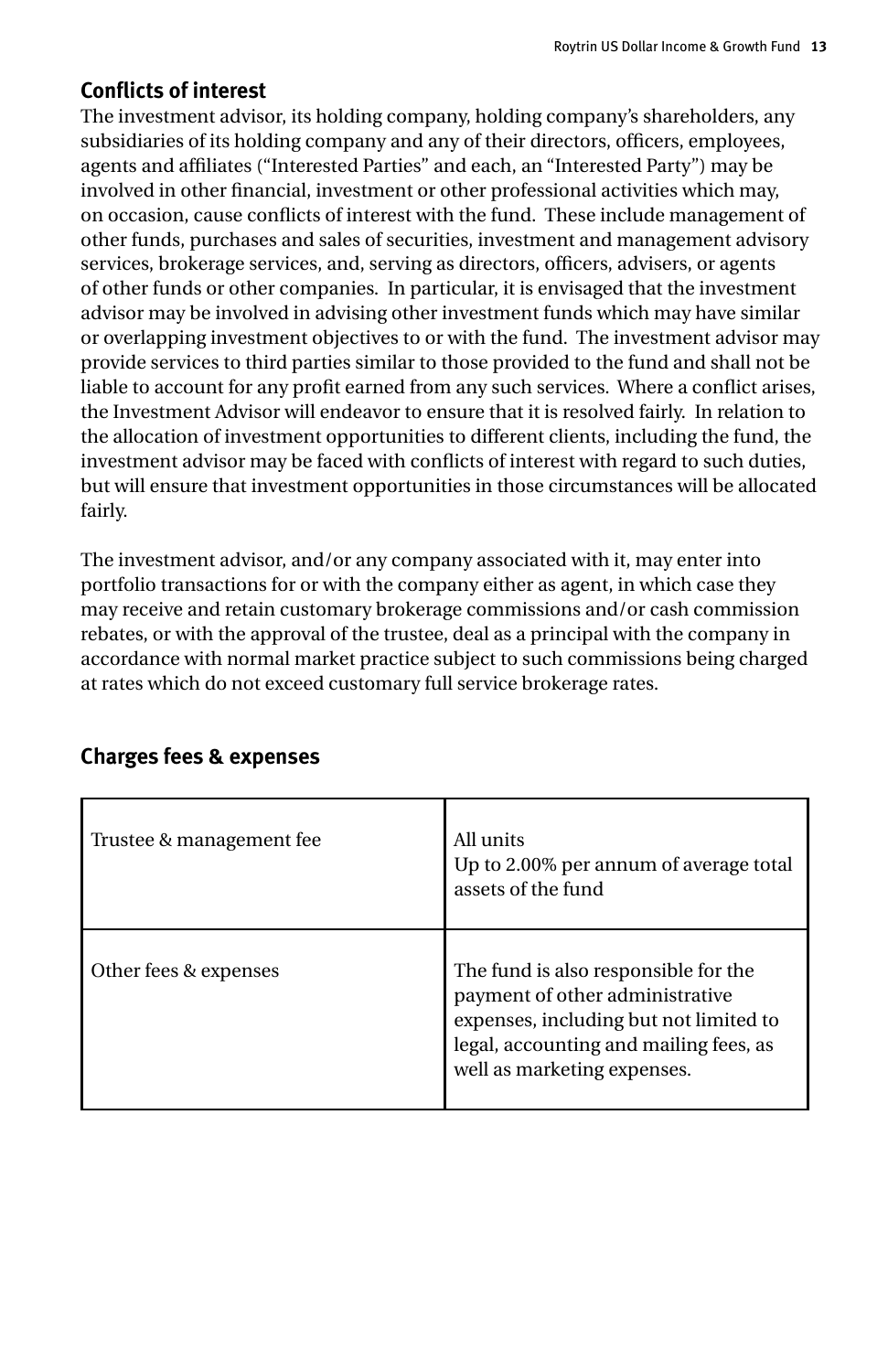#### **Notes**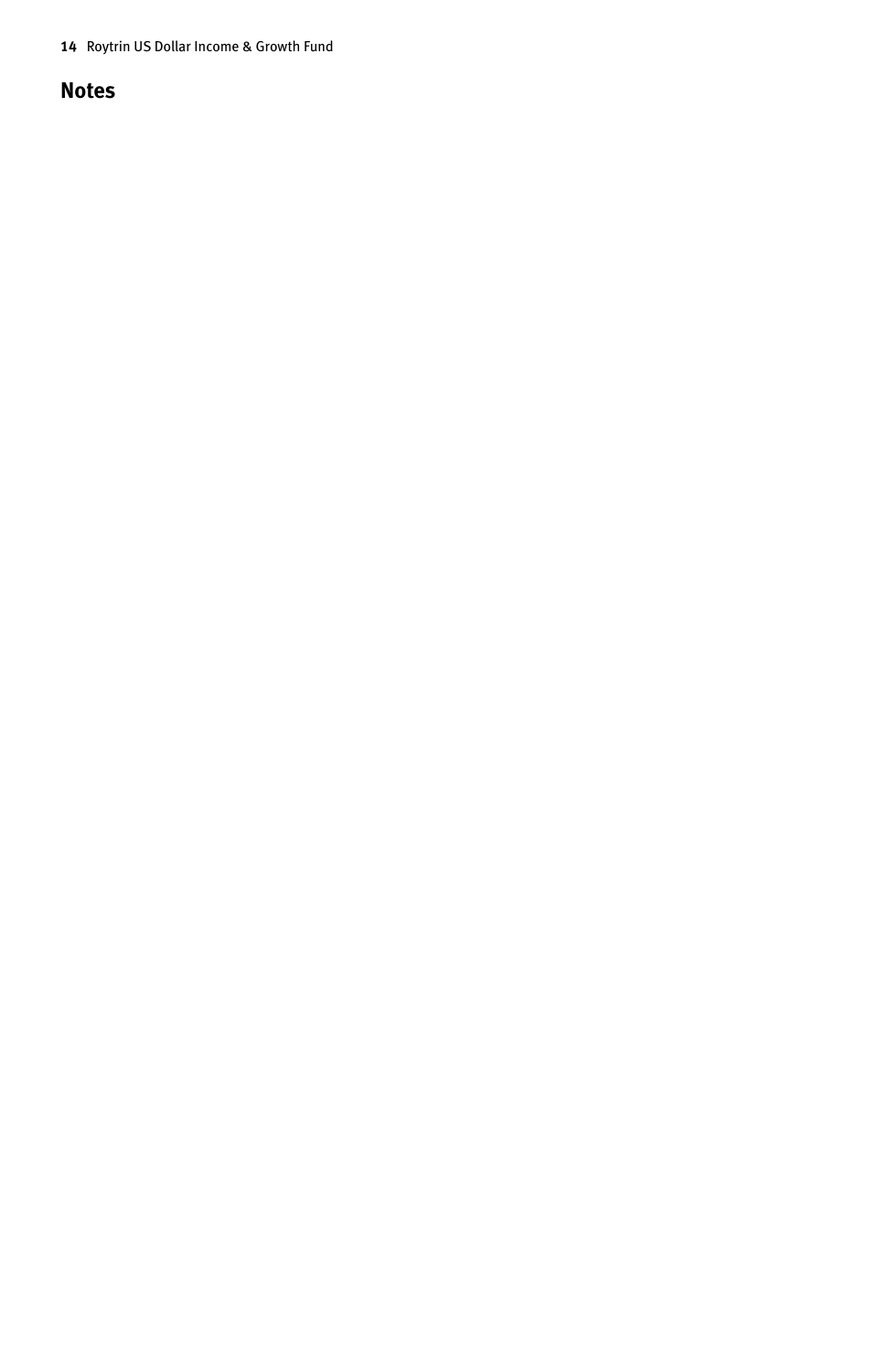#### **Notes**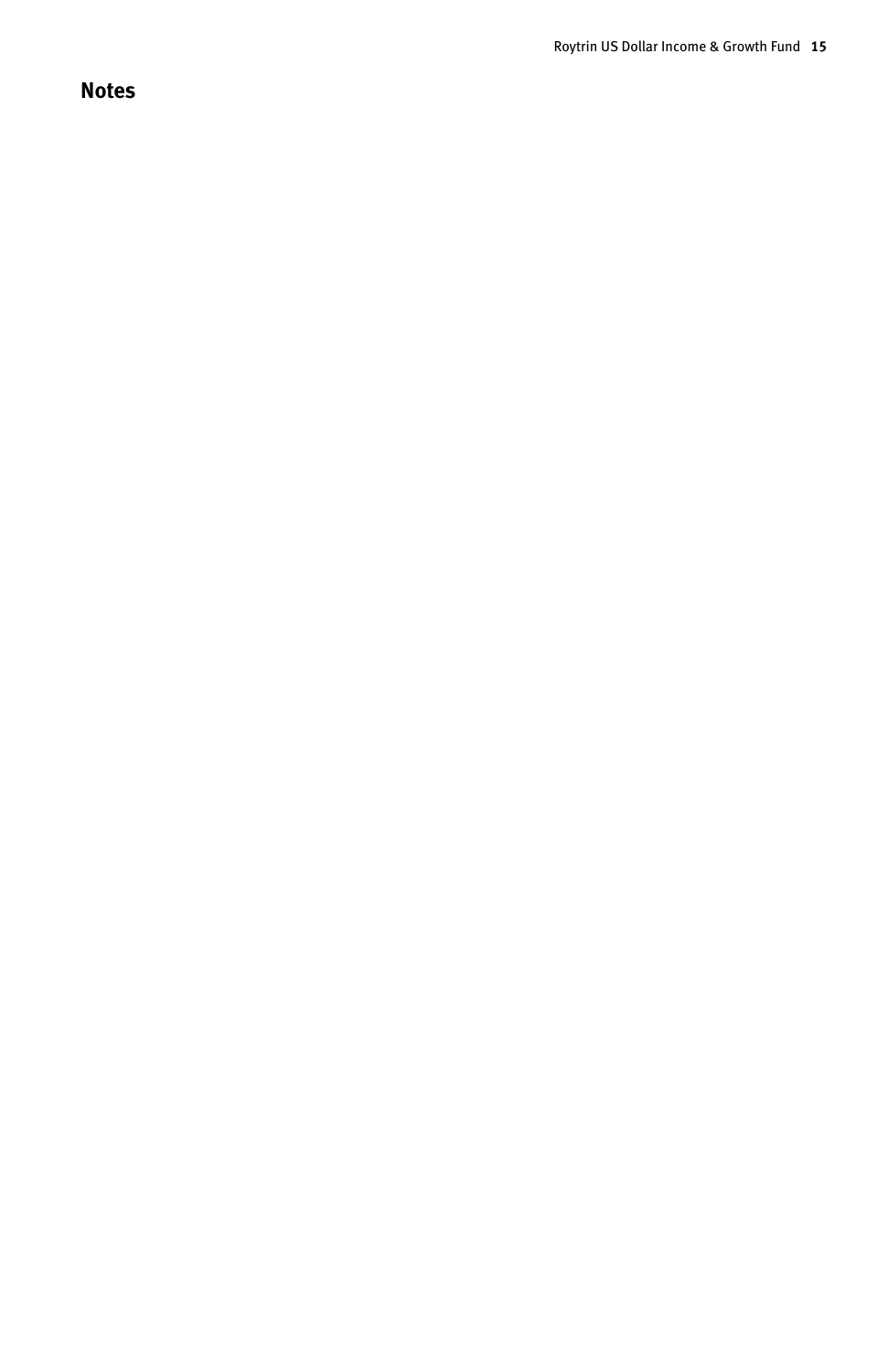#### **Notes**

®Registered trademark of Royal Bank of Canada. Used under licence. ™Trademark of Royal Bank of Canada. Used under licence.